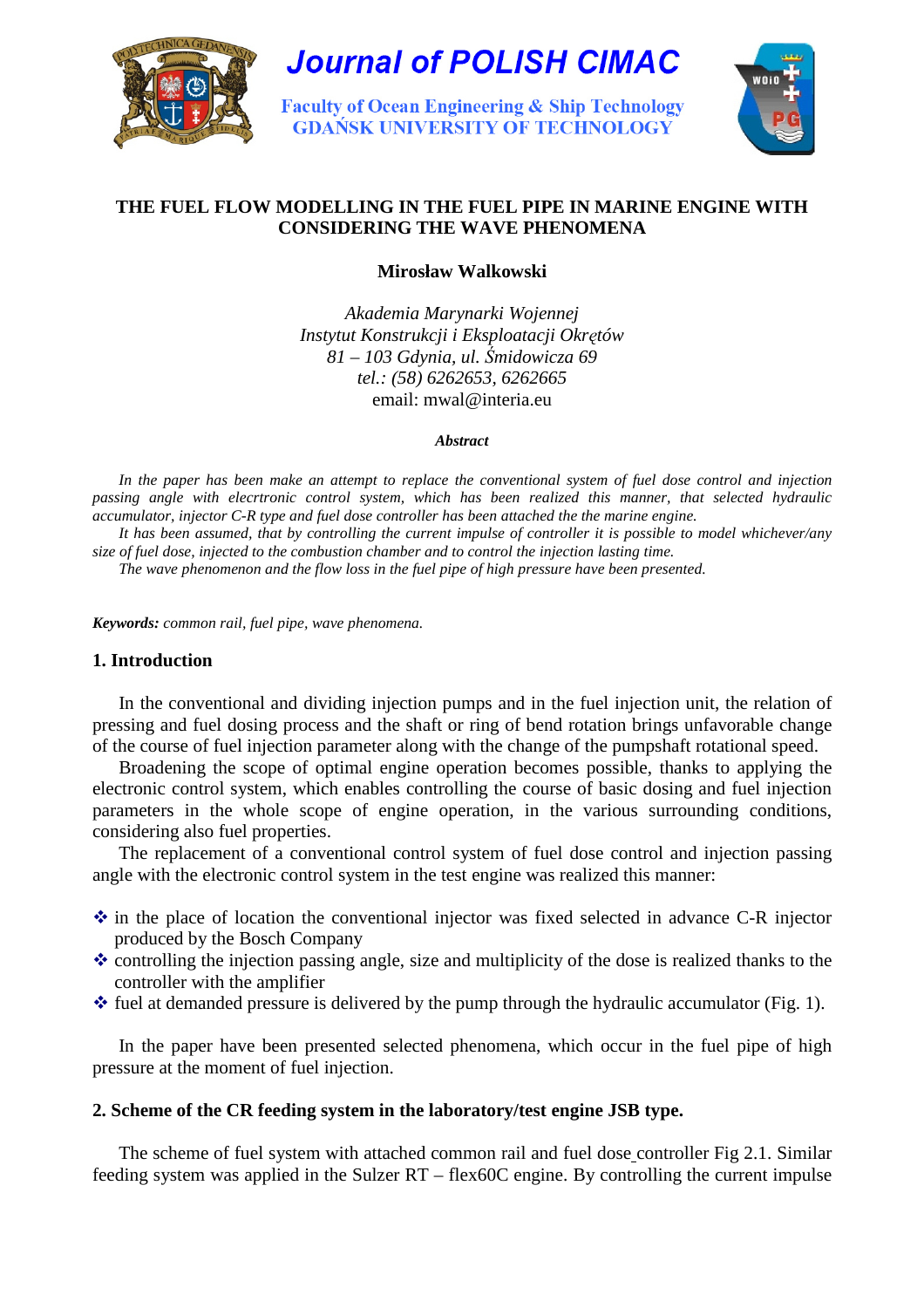of controller it is possible to obtain the whichever modelling of size and multiplicity of fuel dose, which flows to the combustion chamber in engine cylinder.

The scheme of feeding system Common Rail in the one-cylinder test engine (JSB), which will replace the conventional fuel system, is presented below:



*Fig. 2.1. Scheme of the injection system CR of JSB engine: 1 – filter, 2 – low pressure pump, 3 – high pressure pump, 4 – pressure sensor in the hydraulic accumulator, 5 – manometer, 6 – reversive valve with the opening control, 7 – overflow valve, 8 – signal amplifier, 9 – fuel dose controlling valve, 10 – pulverizer, 11 – low pressure fuel pipe (overflow), 12 – high pressure fuel pipe.* 

# **3. Impact waves dispersion in the fuel pipes**

The wave flow in the centre, which fills the variable-section long pipe, is taken under consideration to describe the impact wave dispersion. The purpose is to explain the influence, which has the change of wave surface on the impact wave velocity.

It was assumed, that the surface  $A(x)$  of pipe section slowly changes along its length (axis x) – little at a length in order of the pipe dimension, it is called hydraulic. It offers a possibility of applying appoximation (called hydraulic), so it can be assumed that all values in the stream are constant along every cross-section pipe, and velocity is directed along its axis, in other words, the flow is treated as a quasi-one-dimension.

Such flow is defined by the equations:

$$
\frac{\partial v}{\partial t} + v \frac{\partial v}{\partial x} + \frac{1}{\rho} \frac{\partial p}{\partial x} = 0
$$
 (3.1)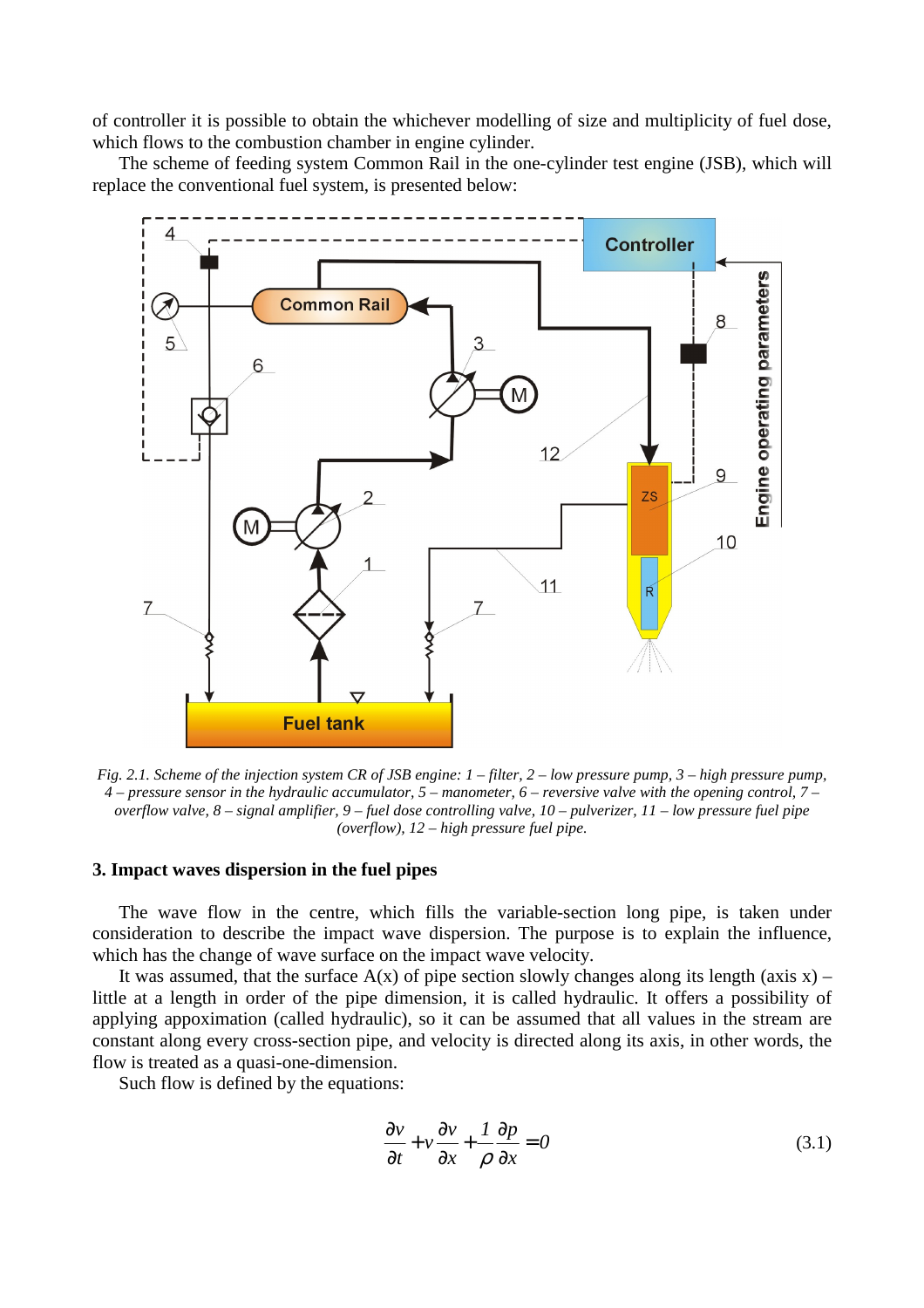$$
\frac{\partial p}{\partial t} + v \frac{\partial p}{\partial x} - c^2 \left( \frac{\partial \rho}{\partial t} + v \frac{\partial \rho}{\partial x} \right) = 0
$$
\n(3.2)

$$
A\frac{\partial \rho}{\partial t} + \frac{\partial}{\partial x}(\rho v A) = 0
$$
\n(3.3)

The first of them is Euler equation, the second – adiabatic equation, and the third – continuity equation.

To explain this problem, it is enough to consider the pipe, where the change of surface  $A(x)$  is not only slow, but absolute value of the change is low at the whole pipe length as well.Then, the stream disorder, related to the variable section, would be also low and equations  $(3.1) - (3.3)$  could be linearized. At last, the initial conditions should be imposed to eliminate appearing any foreign disorder, which could affect on the impact wave motion; only disorders related to the change  $A(x)$ are taken under consideration. The purpose will be accomplished/achieved, if it would be assumed, that impact wave initially moves at constant velocity through constant-section pipe and section surface changes only on at/on the right from certain point (which is assumed as  $x = 0$ ).

The linearized equations  $(3.1) - (3.3)$  have following form:

$$
\frac{\partial \delta v}{\partial t} + v \frac{\partial \delta v}{\partial x} + \frac{1}{\rho} \frac{\partial \delta p}{\partial x} = 0
$$
  

$$
\frac{\partial \delta p}{\partial t} + v \frac{\partial \delta p}{\partial x} - c^2 \left( \frac{\partial \delta p}{\partial t} + v \frac{\partial \delta p}{\partial x} \right) = 0
$$
  

$$
\frac{\partial \delta p}{\partial t} + v \frac{\partial \delta p}{\partial x} + \rho \frac{\partial \delta v}{\partial x} + \frac{\rho v}{A} \frac{\partial \delta A}{\partial x} = 0
$$

where symbols without indexes mean constant values in the homogenous stream in the homogenous part of the pipe, and symbol  $\delta$  means a change of these values in the variable-section pipe. Multiplying the first and the third of these equations adequately by  $\rho$ a and  $a^2$  and summing up all three equations, can be written:

$$
\left(\frac{\partial}{\partial t} + (\nu + a)\frac{\partial}{\partial x}\right)(\delta p + \rho a \delta v) = -\frac{\rho v a^2}{A} \frac{\partial \delta A}{\partial x}
$$
\n(3.4)

The general result of this equation is a sum of the general result of homogenous equation and the result of specific equation, which has non-zero right side. The first result is  $F(x - vt - at)$ , where F is any function; it describes the sound disorder, approaching from the left side of the point, a – speed of sound. However, there are no disorders in the homogenous area, for  $x < 0$ , that is why it should be assumed that  $F = 0$ . So, the result amounts to the non-homogenous equation integral:

$$
\delta p + \rho a \delta v = -\frac{\rho v a^2}{v + a} \frac{\partial A}{A}
$$
\n(3.5)

The impact wave moves from a left to the right side at velocity  $v_1 > a_1$  in the immobile centre with given values  $p_1$ ,  $p_1$ . However, the motion of centre at the back of impact wave is defined by the result (3.5) in the whole pipe area at left side from the point, which discontinuity has reached at particular moment. After the wave crossing, all values in every of the pipe section remain constant in time, i.e. equal to the values, which they obtain at the moment of discontinuity crossing: pressure p<sub>2</sub>, density  $\rho_2$  and velocity  $v_1 - v_2$  (acoording to the symbols accepted in this paper,  $v_2$ ) means velocity of gas in relation to the moving impact wave; its velocity in relation to the walls of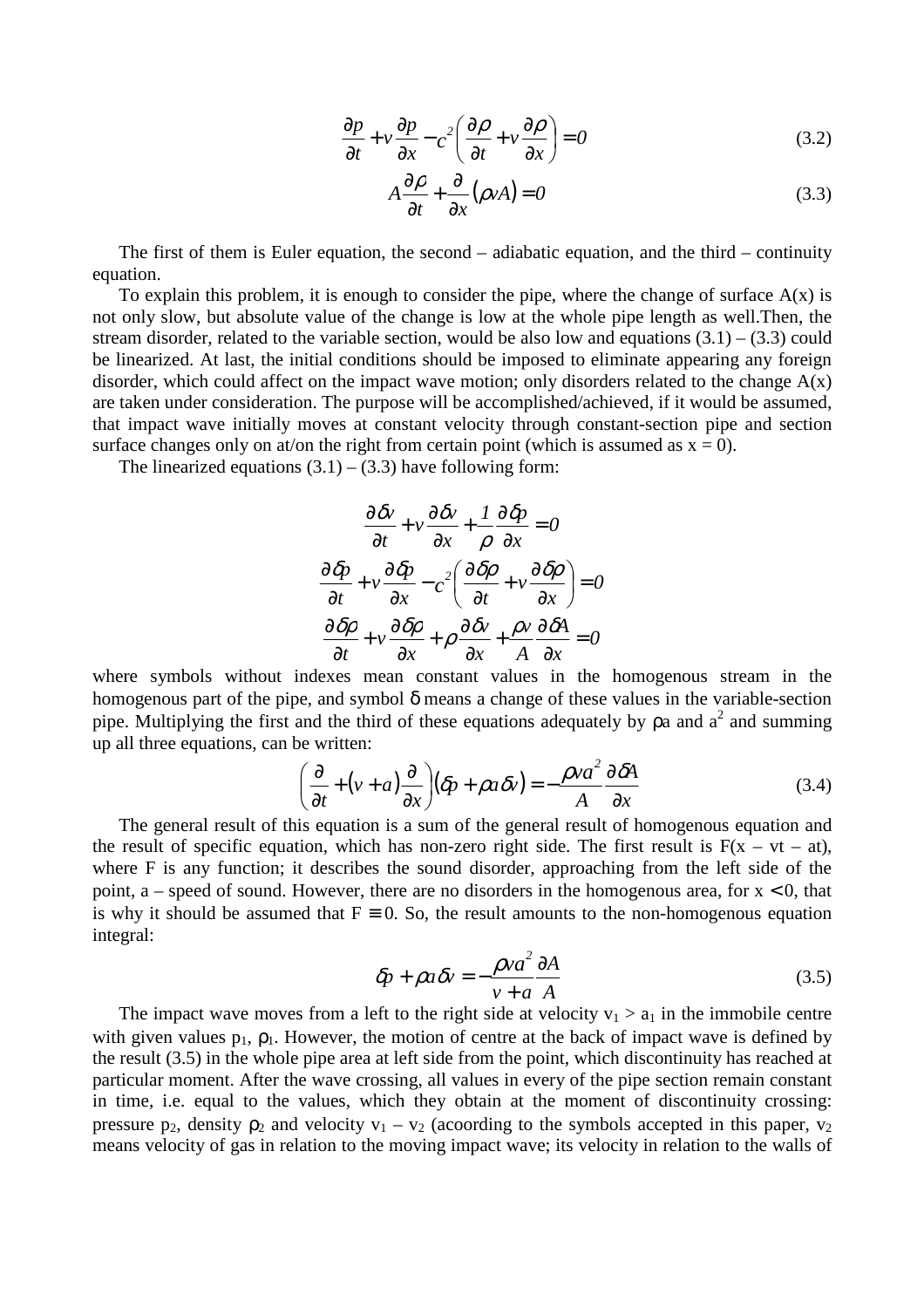pipe is then equal to  $v_1 - v_2$ ). In these symbols (after dispering various terms of these values) identity could be formulated as follows:

$$
\frac{\partial A}{A} = -\frac{v_1 - v_2 + a_2}{\rho_2 (v_1 - v_2) a_2^2} (\delta p_2 + \rho_2 a_2 (\delta v_1 - \delta v_2))
$$
\n(3.6)

All values  $\delta v_1$ ,  $\delta v_2$ ,  $\delta p_2$  could be defined by one of them, for instance  $\delta v_1$ . To this end dependence variations could be described as  $\rho_1 v_1 = \rho_2 v_2$  and  $p_1 + \rho_1 v_1^2 = p_2 + \rho_2 v_2^2$  $_{2}$   $+$   $\mu$ <sub>2</sub>  $\nu$ <sub>2</sub> *2*  $I_1 + \rho_1 v_1^2 = p_2 + \rho_2 v_2^2$  for the discontinuity (at given  $p_1$  i  $p_1$ ) in the form of:

$$
\rho_1 \delta v_1 = v_2 \delta \rho_2 + \rho_2 \delta v_2, \quad 2j(\delta v_1 - \delta v_2) = \delta p_2 + v_2^2 \delta \rho_2
$$

where  $j = \rho_1 v_1 = \rho_2 v_2$  is an undisordered stream value. The following relation should be also included

$$
\delta p_2 = \frac{dp_2}{d\rho_2} \delta \rho_2
$$

where derivate is calculated along the Hugoniot adiabatic curve. The calculations lead to a relation, which combine the change of impact wave velocity  $\delta v_1$  in regard to the immobile gas before this change with the change of pipe section area, which means:

$$
-\frac{1}{A}\frac{\delta A}{\delta v_1} = \frac{v_1 - v_2 + a_2}{v_1 a_2} \left(\frac{1 + 2v_2 a_2^{-1} - h}{1 + h}\right)
$$
(3.7)

where the symbol is introduced again

$$
h = -\frac{j^2}{\rho_2^2} \frac{d\rho_2}{dp_2} = j^2 \frac{dV_2}{dp_2}
$$
 (3.8)

The coefficient w, standing before the square bracket, is positive. Thus, the quotient symbol  $\delta v_1/\delta A$  depends on the expression symbol in this brackets, for every stable impact wave is positive and when  $\delta v_1/\delta A$  < 0. However, if any of discontinuity conditions  $j^2 \frac{dv_2}{dt} < -1$ *dp*  $j^2 \frac{dV}{l}$ *2*  $\frac{2 dV_2}{I} < -l$  and

*a v dp*  $j^2 \frac{dV}{l}$ *2 2 2*  $\frac{2 dV_2}{dV_1}$  <  $1 + 2 \frac{V_2}{V_2}$ , which are caused by corrugation, is fulfilled, the expression in brackets

becomes negative and when  $\delta v_1/\delta A > 0$ .

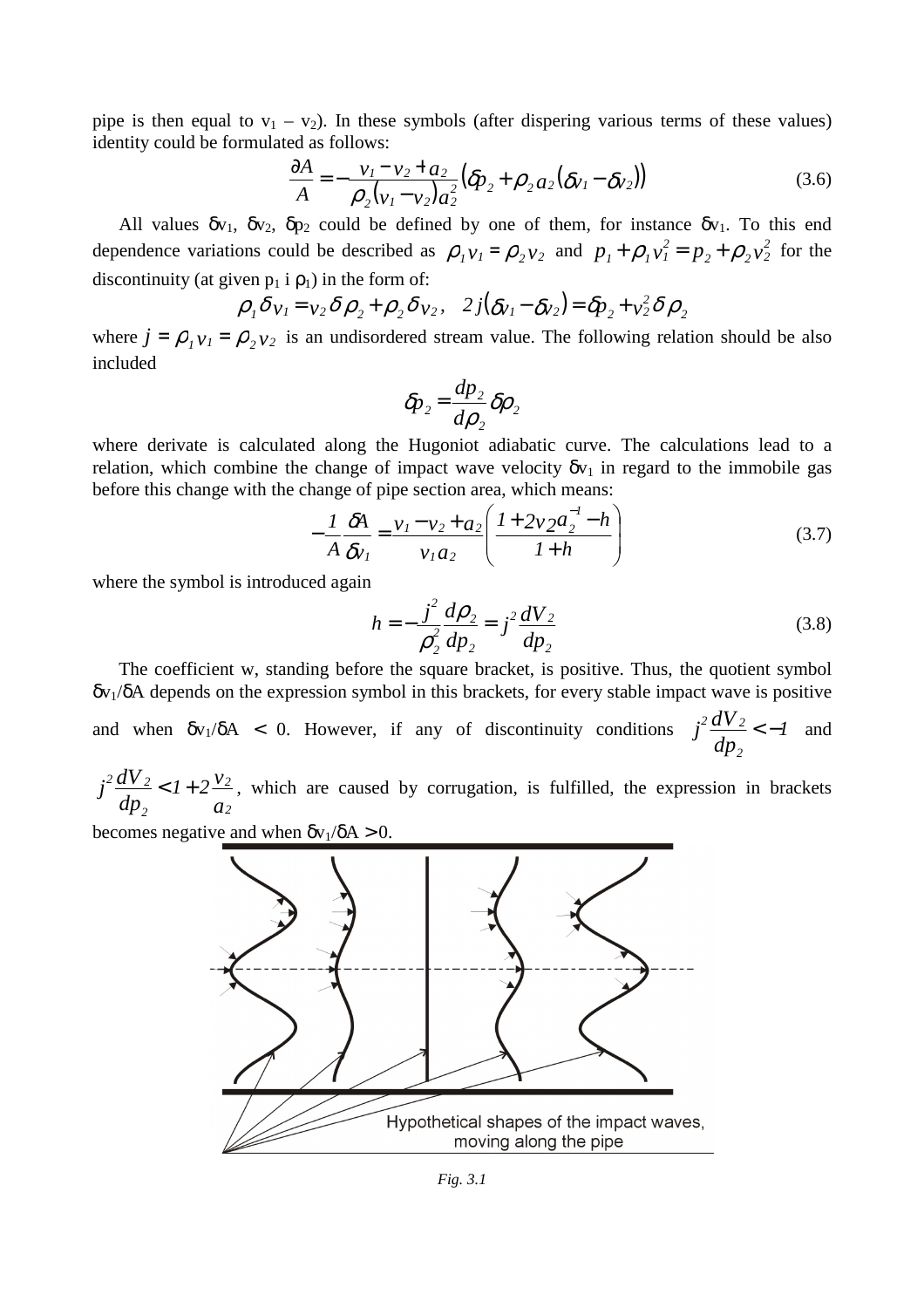The result offers possiblities of outlook explaining the origin of intability. Fig. 3.1 presents the "corrugated" surface of impact wave, moving to the right side; the directions of current lines are schematicly described by the pointers. During the impact wave crossing on the front protruding parts of the surface, the area δA increases and on the back parts of the surface it decreases. In case, if  $\delta v_1/\delta A < 0$ , it leads to the delay of the protruding parts and to the acceleration of the back parts and in relation to this the surface aims at smoothing.

On the contrary, in case if  $\delta v_1/\delta A > 0$  the disorder of surface shape would demand: the protruding parts will be more protruding and the back parts will stay behind in higher extend.

#### **4. Fuel flow in the elements with constant axis-symmetrical-section area**

The d'Alembert solution, which was used by Allievi in the form of equations [5], was assumed to describe the unstable one-dimension fuel flow:

$$
p(x,t) = P_0 + f_d \left( t - \frac{x}{a} \right) exp\left( -k_x \xi \frac{x}{a} \right) - f_u \left( t + \frac{x}{a} \right) exp\left( -k_x \xi \frac{x}{a} \right) \tag{4.1}
$$

$$
u(x,t) = u_0 + \frac{1}{a\rho} f_d \left( t - \frac{x}{a} \right) \exp\left( -k_x \xi \frac{x}{a} \right) + \frac{1}{a\rho} f_u \left( t + \frac{x}{a} \right) \exp\left( -k_x \xi \frac{x}{a} \right) \tag{4.2}
$$

term, complemented byW. Bosch:

$$
exp\left(-k_x \xi \frac{x}{a}\right) \tag{4.3}
$$

taking under consideration the flow loss with the momentum at length x.

Symbols:

$$
f_d\left(t - \frac{x}{a}\right) = P_d\left(t - \frac{x}{a}\right) = a\rho u_d\left(t - \frac{x}{a}\right)
$$
\n(4.4)

- is an amplitude of pressure wave, which moves in the same direction as the flow at velocity **a** at length **x**;

$$
-f_u\left(t+\frac{x}{a}\right) = P_u\left(t+\frac{x}{a}\right) = -a\rho u_u\left(t+\frac{x}{a}\right)
$$
\n(4.5)

- is an amplitude of pressure wave, which moves in the other direction than the flow at velocity **a** at length **x**;

$$
a = x/t \tag{4.6}
$$

– speed of sound in the fuel;

$$
k_x = \frac{4\pi}{A} \nu \rho \tag{4.7}
$$

– is a flow loss coefficient, considering the fuel mass momentum according to W. Bosch.

- $\mathbf{P}_{\mathbf{0}}$  constant pressure before the disorder [N/m<sup>2</sup>];
- **u0** - initial fuel velocity [m/s];
- $\rho$  fuel density [kg/m<sup>3</sup>];
- $v$  kinematic viscosity of fuel [m<sup>2</sup>/s];
- **A** flow section area[ $m^2$ ];

ξ - fuel flow momentum coefficient (according to Burman and Deluca [1]).

By introducing the same symbols as in the scheme, it is obtained:

- in case of  $l = x_m - x = 0$ 

$$
P(x_m, t) = P_m(t) = P_0 + P_{dm}(t) + P_{um}(t)
$$
\n(4.8)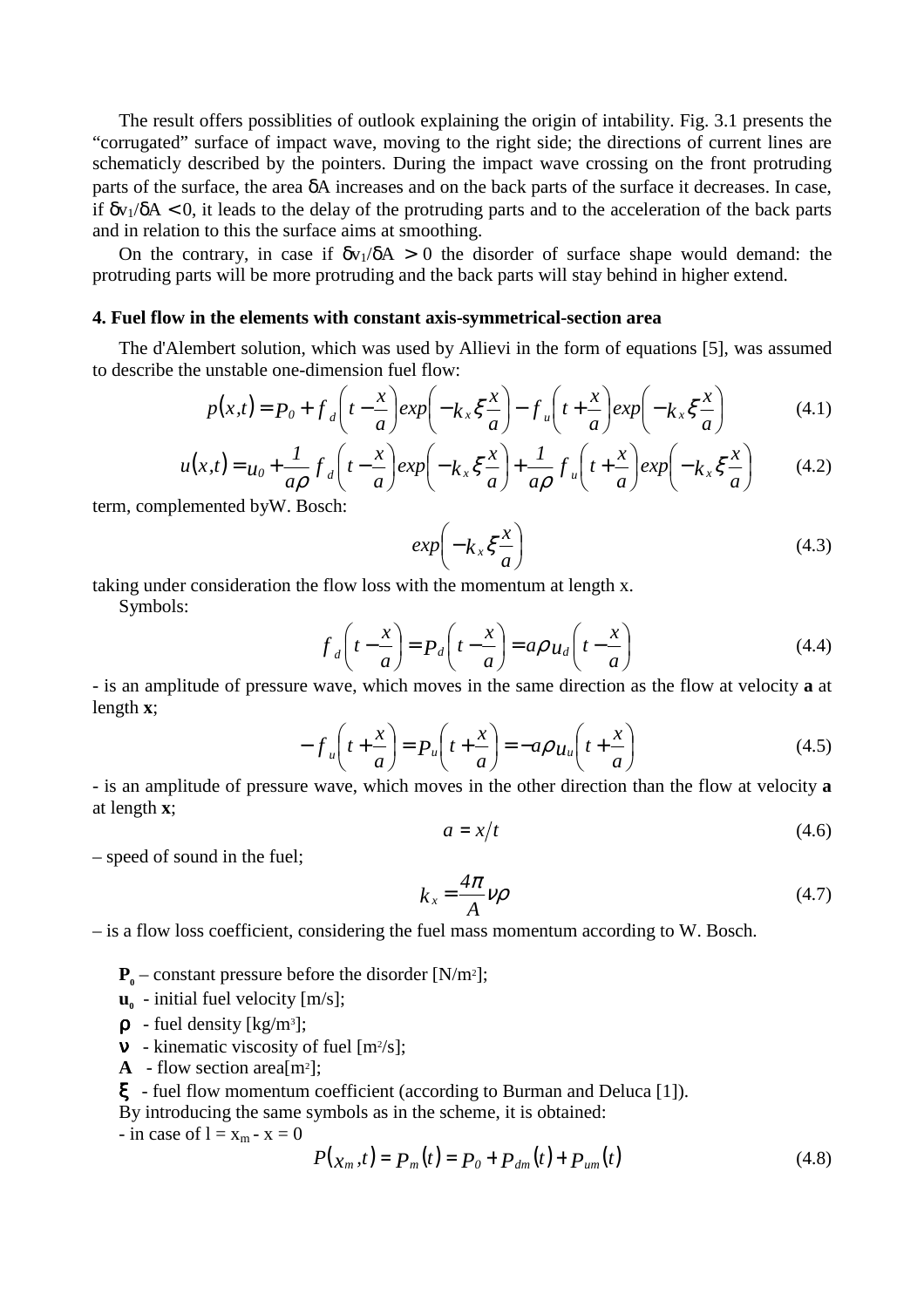$$
u(x_m, t) = u_m(t) = u_0 + u_{dm}(t) + u_{um}(t)
$$
\n(4.9)

 $-$  if  $l = x_n - x = 0$ 



*Fig. 4.1. Scheme of unstable fuel flow in the axis-symmetrical pipe.* 

$$
P(x_n, t) = P_n(t) = P_0 + P_{dn}(t) + P_{un}(t)
$$
\n(4.10)

$$
u(x_n, t) = u_n(t) = u_0 + u_{dn}(t) + u_{un}(t)
$$
\n(4.11)

- where  $l = x_m - x_n > 0$ ,

$$
P_n(t) = P_0 + exp\left(-k_{mn}\xi \frac{l}{a}\right) \cdot P_{dm}\left(t - \frac{l}{a}\right) + exp\left(-k_{mn}\xi \frac{l}{a}\right) \cdot P_{um}\left(t + \frac{l}{a}\right)
$$
\n(4.12)

$$
u_n(t) = u_0 + exp\left(-k_{mn}\xi \frac{l}{a}\right) \cdot \frac{1}{a\rho} P_{dm}\left(t - \frac{l}{a}\right) - exp\left(k_{mn}\xi \frac{l}{a}\right) \cdot \frac{1}{a\rho} P_{um}\left(t + \frac{l}{a}\right) \quad (4.13)
$$

from the equations (8.60) and (8.62) follows relations:

$$
P_{dn}(t) = exp\left(-k_{mn}\xi\frac{l}{a}\right) \cdot P_{dm}\left(t - \frac{l}{a}\right) \tag{4.14}
$$

$$
P_{un}(t) = exp\left(k_{mn}\xi\frac{l}{a}\right) \cdot P_{um}\left(t + \frac{l}{a}\right)
$$
\n(4.15)

$$
P_{un}(t) = exp\left(-k_{mn}\xi\frac{l}{a}\right) \cdot P_{um}\left(t - \frac{l}{a}\right)
$$
\n(4.16)

Volumetric stream of fuel, flowing through the sections m-m and n-n is defined by relations: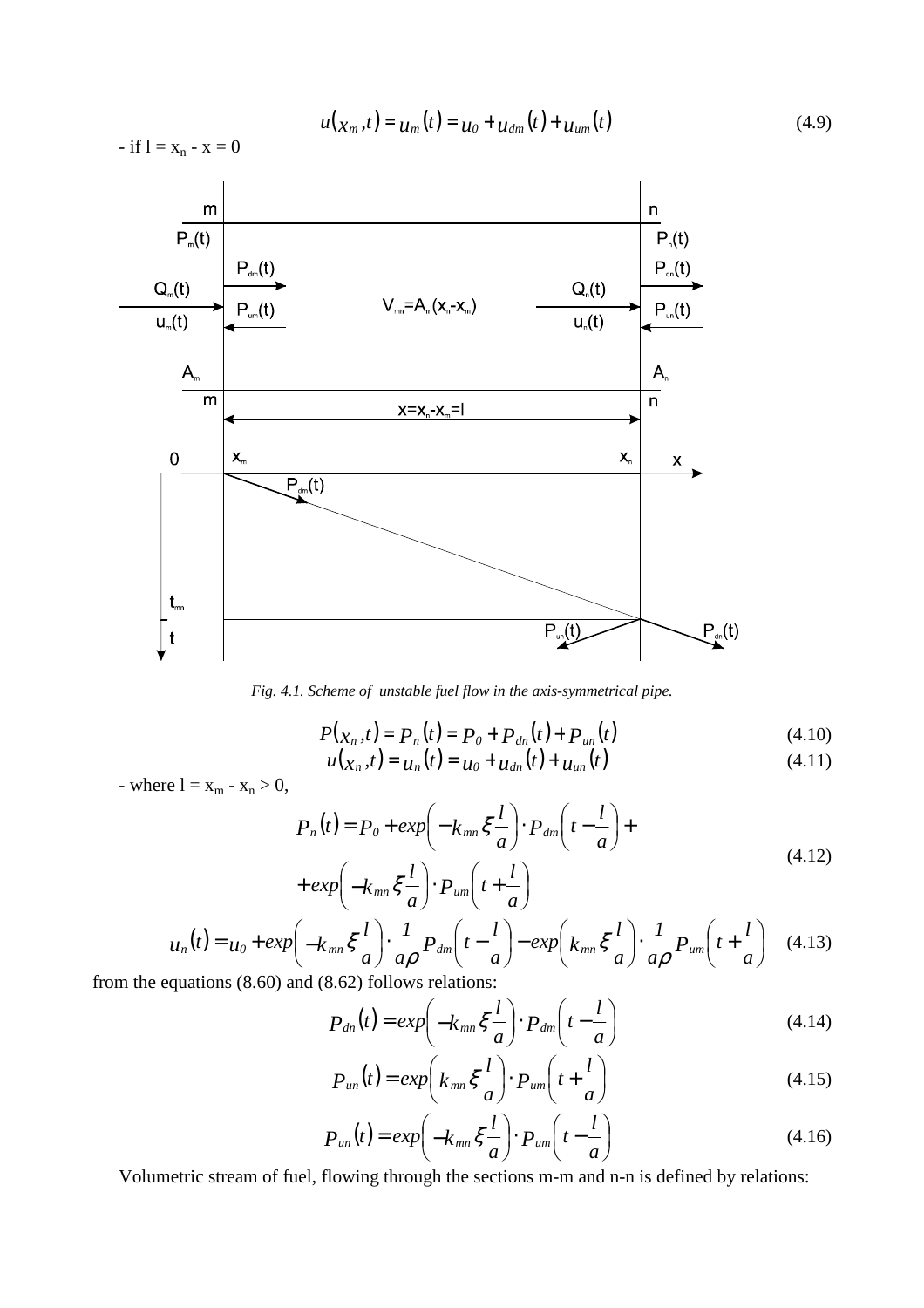$$
Q_m(t) = \frac{A_m}{a\rho} \left[ P_{dm}(t) - P_{um}(t) \right]
$$
\n(4.17)

$$
Q_n(t) = \frac{A_n}{a\rho} \left[ P_{dn}(t) - P_{un}(t) \right]
$$
\n(4.18)

$$
Q_n(t) = Q_m(t - t_{mn}) - \frac{V_{mn}}{E} \frac{dP_n}{dt}(t)
$$
\n(4.19)

$$
Q_n(t) = \frac{A_m}{a\rho} [P_{dm}(t - t_{mn}) - P_{um}(t - t_{mn})] - \frac{V_{mn}}{E} \frac{dP_n}{dt}(t)
$$
(4.20)

where E is a fuel compressibility module  $[N/m^2]$ .

# **4.1. Fuel flow through the intermitten axis-symmertical-section of elements [2]**



*Fig. 4.2. Scheme of unstable fuel flow in the axis-symmetrical pipe.* 

The courses of pressure waves in the appropriate sections are equal to:

$$
P_{um}(t) = P_{dm}(t) + C_m \{I - D_m[P_{dm}(t) - P_{um}(t - t_{mn})]\}^{0.5} - C_m
$$
(4.21)

$$
P_{dn}(t) = P_{um}(t) - C_n \{I - D_m[P_{dm}(t - t_{mn}) - P_{un}(t)]\}^{\nu.5} + C_n
$$
\n(4.22)

$$
P_{ur}(t) = P_{dr}(t) + C_r \{I - D_r[P_{dr}(t) - P_{us}(t - t_{rs})]\}^{0.5} - C_r
$$
\n(4.23)

$$
P_{ds}(t) = P_{us}(t) - C_s \{I - D_r [P_{dr}(t - t_{rs}) - P_{us}(t)]\}^{0.5} + C_s
$$
\n(4.24)

Substitutions:

$$
t_{mn} = \frac{l_{mn}}{a} \qquad \qquad t_{rs} = \frac{l_{rs}}{a} \qquad (4.25)
$$

$$
C_m = 0.5 a^2 \rho k_m \frac{k_m + 1}{k_m - 1}
$$
 (4.26)

$$
C_n = 0.5 a^2 \rho \frac{k_m + 1}{k_m - 1}
$$
 (4.27)

$$
C_r = 2a^2 \rho \frac{K+1}{3K^2 - (K^2/k_r) - 2}
$$
 (4.28)

$$
C_s = 2 a^2 \rho K \frac{K+1}{3K^2 - (K^2/k_r) - 2}
$$
 (4.29)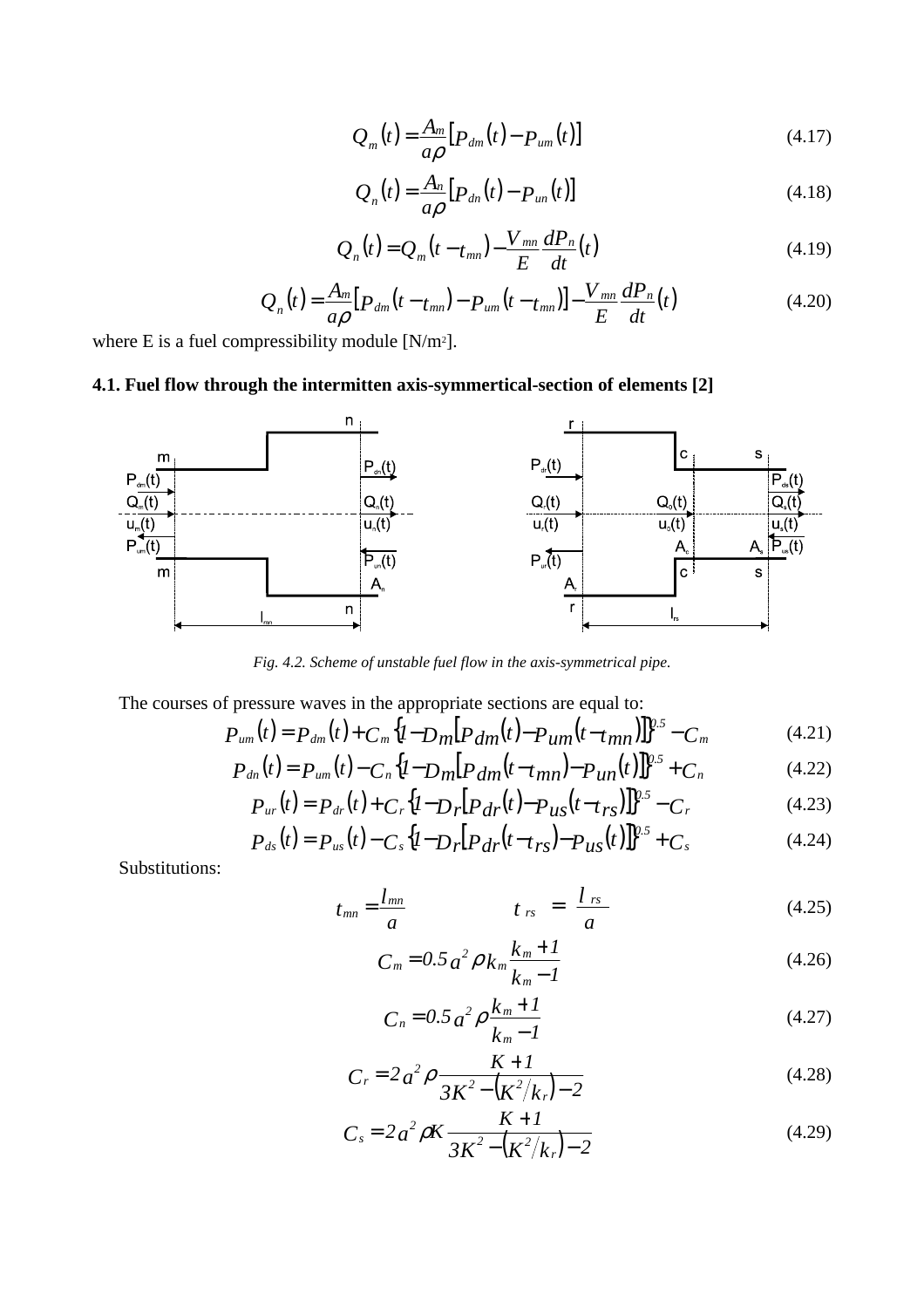$$
D_m = \frac{8(k_m - 1)}{a^2 \rho (k_m + 1)^2}
$$
 (4.30)

$$
D_r = 2 \frac{3K^2 - \frac{K^2}{k_r} - 2}{a^2 \rho (K + I)^2}
$$
(4.31)

$$
k_m = \frac{A_n}{A_m} \quad k_r = \frac{A_r}{A_s} \qquad K = \frac{u_s}{u_r} = \frac{A_0 u_0}{A_s u_r} \tag{4.32}
$$

Symbols:

 $\mathbf{A}_0$ ,  $\mathbf{A}_n$ ,  $\mathbf{A}_n$ ,  $\mathbf{A}_s$  – surface area of appropriate sections [m<sup>2</sup>];

 $\mathbf{u}_0, \mathbf{u}_r, \mathbf{u}_s$  – mean velocity of fuel flow[m/s].

Fig. 4.3. The volumetric stream of fuel, flowing through the variable sections, is defined by equations:

- throttles:



where:

$$
sgnkl \begin{cases} 1 & \text{d}la \quad P_k(t) > P_l(t) \\ 0 & \text{d}la \quad P_k(t) = P_l(t) \\ -1 & \text{d}la \quad P_k(t) < P_l(t) \end{cases}
$$
 (4.34)

 $(\mu A)_{kl}$  - is an equivalent flow section between the sections k-l [m<sup>2</sup>];  $Q_{k,n}$ ,  $Q_{in}$  – are volumetric streams of fuel, which follows from the leak [m<sup>3</sup>/s].

#### **4.2. Mild change of direction – bend**

The Weisbach formula of loss coefficients for the circular-section bends is following:

$$
\xi = \left[ 0,131 + \left( \frac{d}{\rho} \right)^{3,5} \right] \frac{\alpha^{\circ}}{90^{\circ}}
$$

In the table are given loss coefficient values, which are calculated according to above given formula for various angles  $\alpha$  and relation  $d/\rho$ .

The more detailed researches proves, that loss coefficient ξ depends not only on the relation  $d/\rho$  and the angle  $\alpha$ , but also on the Reynolds number and the roughtness of the bend.